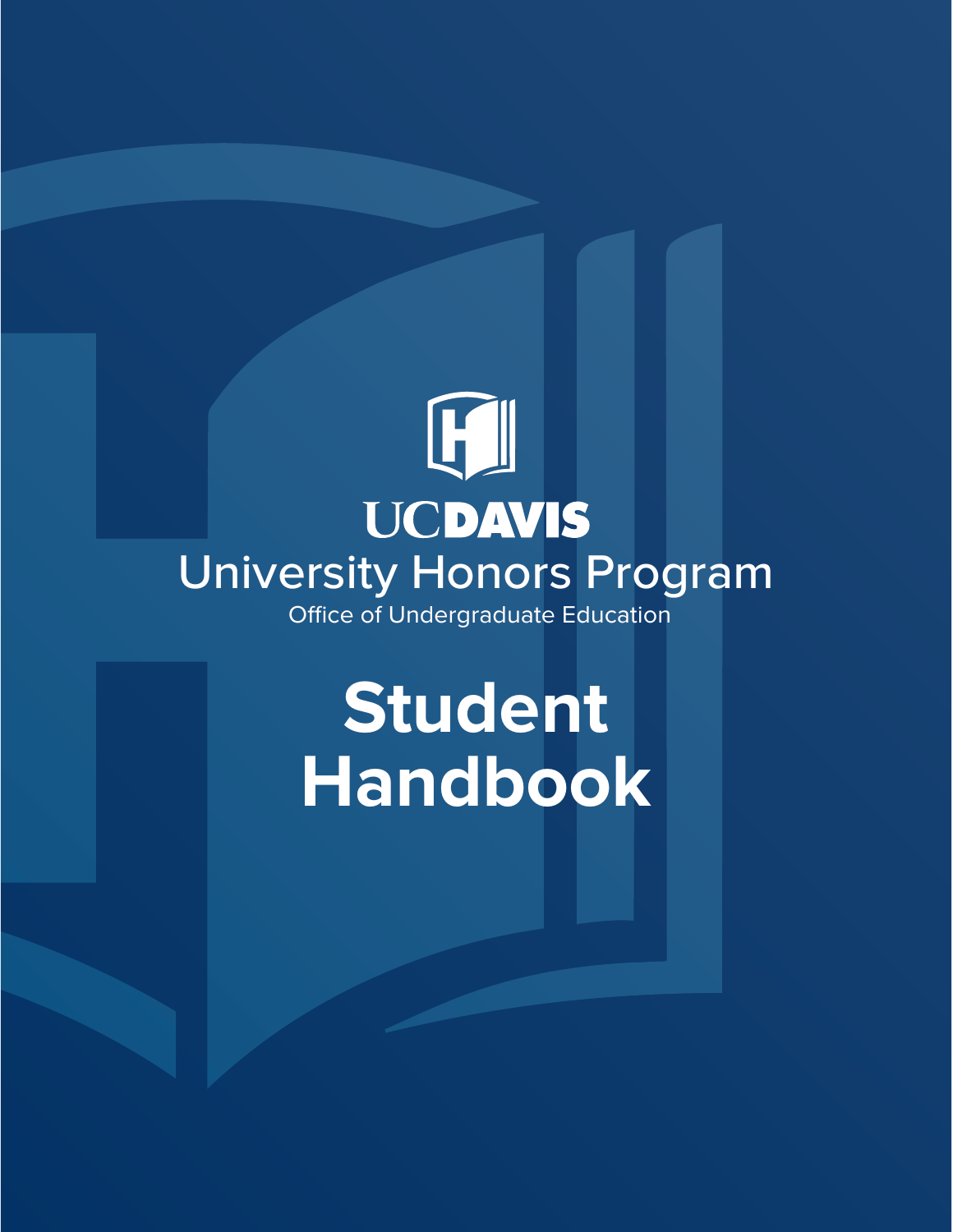## **Table of Contents**

|                                                                   | 03 |
|-------------------------------------------------------------------|----|
|                                                                   |    |
|                                                                   |    |
| On-Campus Admission and Three-Year Curriculum General Overview 12 |    |
|                                                                   |    |
|                                                                   |    |
|                                                                   |    |
|                                                                   | 20 |
|                                                                   |    |
|                                                                   |    |
|                                                                   | 28 |
|                                                                   |    |



### **Mission**

sterighter communities,<br>porary and enduring issues<br>if the the choosing U<br>I ever made. A lot of the<br>very community-base<br>afraid to help each of<br>-Vincent Basas, honors<br>double major in Psycholo<br>ology, Physiology and Be *"I feel like choosing UC Davis and UHP was one of the best decisions I ever made. A lot of the program is very community-based. People aren't afraid to help each other out."*

UHP facilitates student learning opportunities to amplify experiential knowledge and distinct histories; engage discourse and self-awareness; and reframe problems and solutions for a more equitable and just society.

#### **Vision**

UHP offers a small, liberal arts college setting that engages critical thinking, affective learning, and interpersonal expression to encourage transformational agency. Our community seeks individual and group awareness and the tools to critique and provide solutions to systemic issues. We believe that this constructive ethos embodies tomorrow's leaders.

#### **Values**

- **• Inclusive Excellence:** infuse diversity into recruitment, curriculum, institutional structures, and practices that achieve accountability and excellence in learning.
- **• Community:** support the cultural wealth and academic experience of our honors members to best care for and understand individual and group perspectives.
- **• Agency/Leadership:** empower oneself and others to act intentionally and transform society.
- **• Research:** employ ideas, discoveries, or tools that inspire understanding and positive change.
	- **• Service:** participate in activities of personal and public concern that foster a better future, strengthen communities, and address contemporary and enduring issues.



**- Vincent Basas, honors student pursuing a double major in Psychology and in Neurobiology, Physiology and Behavior**

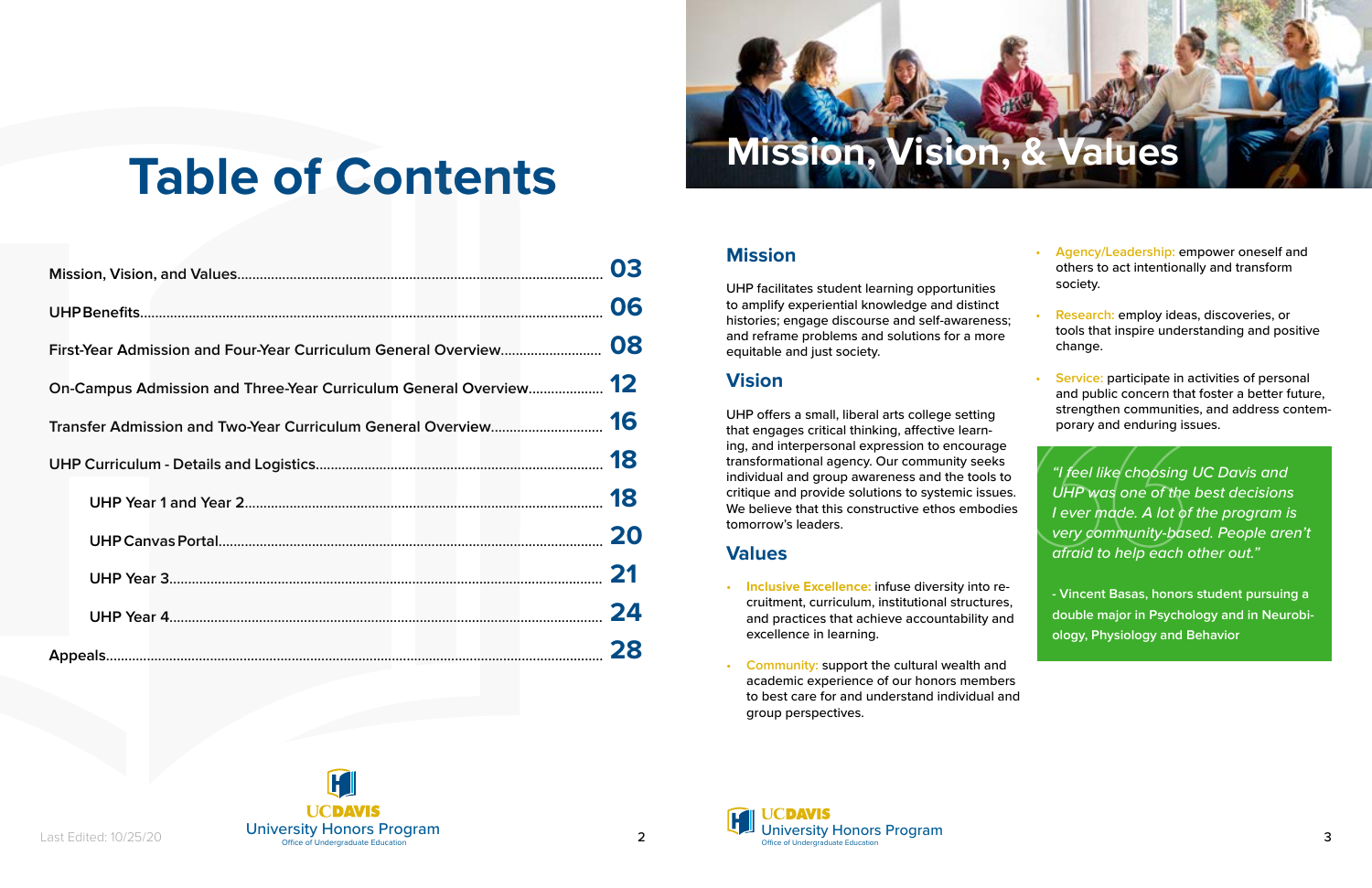### **Our History**

The University Honors Program (UHP) dates back to 1969. Our founding began with the establishment of the Integrated Studies Program (ISP), which provided students who applied, a novel interdisciplinary and experiential learning pathway. Student participants were offered housing in a designated living-learning residence hall with associated program curriculum. Faculty mentoring and small, unique courses were a hallmark. In time the program became a mechanism to recruit prospective Regents Scholars. In 1996, the Davis Honors Challenge (DHC) was formed, with the intent to provide a greater access and opportunity to students through an on-campus application process. DHC utilized innovative seminars and faculty mentored honors contracts linked to existing courses.

In 2006, ISP was renamed Integrated Studies Honors Program (ISHP). Academic Senate encouraged greater administrative structure, clarity, and coordination with College based honors programs regarding ISHP and DHC. Overtime, these two semi-autonomous programs created fissures—faculty loyalty, student antagonism, course structure—related to bifurcated structure, which failed to fully advance an unified honors experience. By 2014, a University Honors Program (UHP) proposal was submitted to address inherent flaws, while increasing faculty participation and providing students with a four-year program that was transparent. Students from limited-income, first-generation, and underrepresented backgrounds were given greater consideration based on a holistic review to further advance equity and access. Today we remain a four-year program that offers small, experiential learning opportunities, a first-year living learning community for frosh students, and one that reflects the four undergraduate Colleges and diversity of the University. This honors foundation seeks to build community and opportunity, while becoming a national model of inclusive excellence befitting a world class, research intensive, land grant institution.



#### **Diversity Statement**

Honors pursues diversity, equity and inclusive excellence. We recognize that the continuation of privilege for the sake of privilege is often coded (e.g., race, class, abilities) and embedded in honors as the highest-achieving students that reflects and reproduces social inequalities and contradictory interests. We focus on educational opportunities and talent development as primary objectives. Inclusion is a process towards better learning when students engage in diversity through compositional diversity (e.g., students, faculty, staff), service learning, a positive campus climate, and transformative curriculum that challenge hegemony. Social and academic systems are essential to increasing the talent pools that will lead to graduate and professional school enrollment and advance equity for a more just and vibrant society.

The University Honors Program promotes positive attitudes, perceptions and behaviors within our community. As diversity, equity, and inclusion serve as keystones to student development we value the unique backgrounds, histories, and lived experiences of our undergraduates. In support of this goal, we focus on four elements:

**• Compositional diversity:** reflect the campus undergraduate student population to foster cross-intersectional interactions through program initiatives that increase the physical presence of students, staff, and faculty from distinct groups.



- **• Psychological dimensions:** consider individual views of group relations, institutional responses to inclusion, perceptions of discrimination or conflict, and attitudes held towards others from different backgrounds.
- **• Behavioral dimensions:** examine the beliefs and perceptions of community members that influence our campus and program climate that are shaped by how frequently individuals interact with members of different groups, as well as the quality of intergroup relations.
- **• Historical legacy:** assess inclusionary and exclusionary confluences that shape current program and campus dynamics (e.g., processes, curriculum, and decision making).

We understand our program's culture and climate influences student outcomes. Therefore, we embrace diverse interactions in and outside of the honors classroom, residential hall, and co-curricular and extracurricular activities. We value the unique cultural assets that students bring with them to college and believe that achieving inclusive excellence requires addressing inequities, while fostering diversity.

#### **Objectives**

UHP has three entry points: incoming first-years and transfers and on-campus admits. They share similar curriculum learning outcomes, but the requirements are adjusted to reflect the length of time a student has until graduation (e.g., two-years for transfers).

culture, and society) as well as in-depth study in a specific area of interest. This framework helps students develop a sense of social responsibility, as well as strong and transferable intellectual and practical skills such as communication, analytical and problem-solving skills, and a demonstrated ability to apply knowledge and skills in real-world settings.

#### **GPA Expectations**

UHP's annual University of California (UC) GPA minimum is 3.25 to remain in good standing. The goal is for students to attain a UC GPA of 3.50 or greater; increasing opportunities to pursue faculty-mentored departmental thesis, attain scholarships, and graduate with high, higher, or highest honors (as is required in many majors). This benchmark also increases admissions to professional and graduate school and attainment of post-graduate fellowships.

UHP provides participants with an enriched curricular and co-curricular experience. Departmental courses supports honors by offering small existing classes taught by experienced and award winning faculty, with the majority of options fulfilling general education and program requirements. Our approach to learning seeks to empower individuals and prepare them to deal with complexity, diversity, and change, by providing students with broad knowledge of the wider world (e.g., science, UHP values each student's ability to learn and expects each individual to review and adhere to the [UC Davis Code of Academic Conduct](https://ossja.ucdavis.edu/code-academic-conduct)  regarding academic integrity. Any violation (e.g., plagiarism or other academic misconduct) may result in being released from the program depending on the severity of the infraction and the Office of Student Support and Judicial Affairs rendered findings regarding referred infractions.

The program reviews student academic outcomes quarterly and annually—the end of the Spring Quarter. Individuals who obtain a cumulative UC GPA minimum of 3.25 and complete their honors curriculum for the academic year, are eligible to receive transcript notation and continue their honors experience. Students who either fall below the 3.250 UC GPA threshold or do not complete a curriculum component for their respective year, may be eligible to appeal and remain in the program. More information about the appeal process can be found on page 28.

### **Academic Integrity**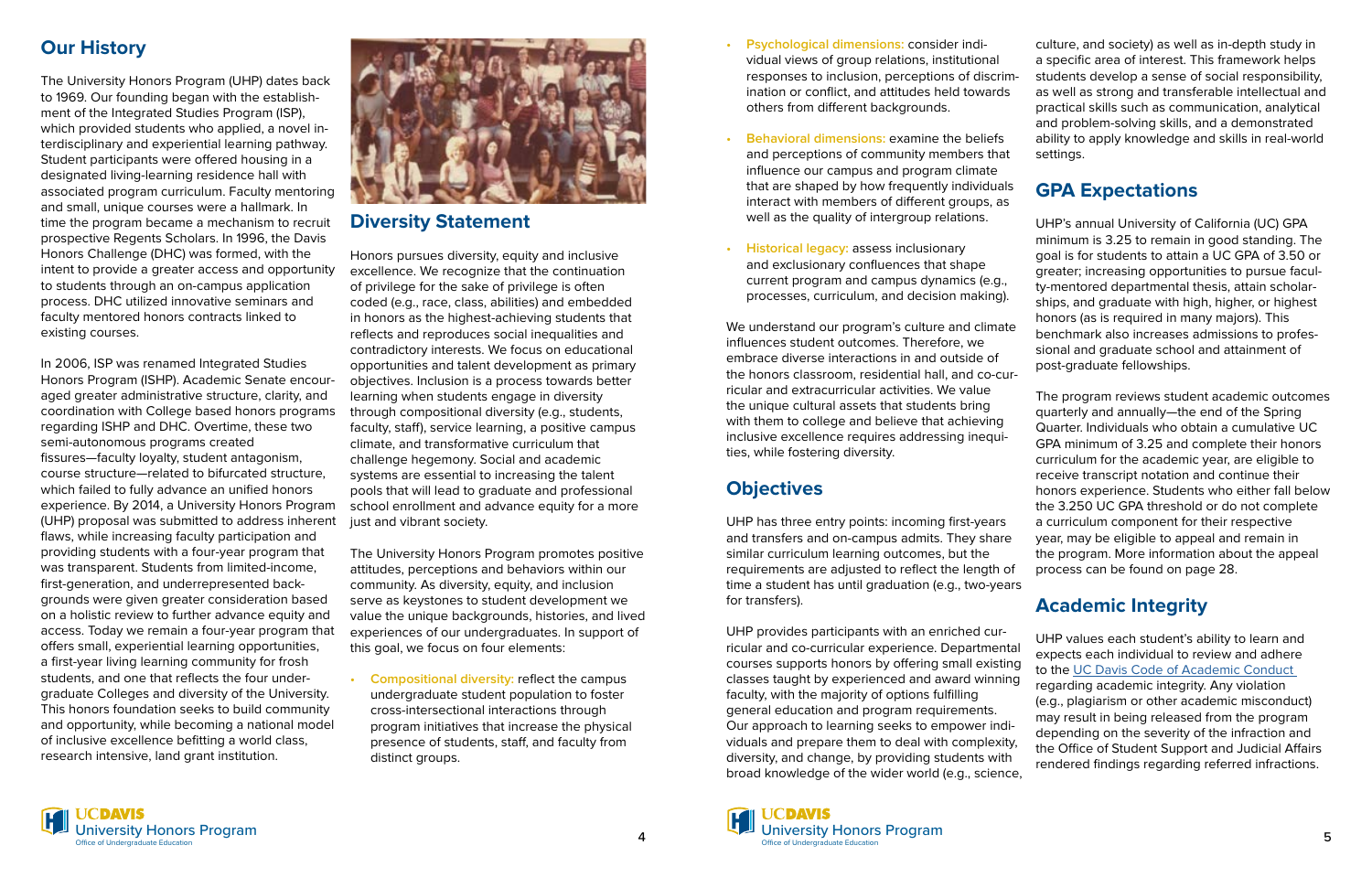#### **Special Events**

UHP students are invited to attend special signature events from the Fall Barbeque Kick-Off to UHProm to Graduation Banquet. While others participate in the Association of Pacific Rim Universities Undergraduate Leaders' Program, Western Regional Honors Council Conference, or Undergraduate Research Conference to gain valuable leadership, presentation, and research skills. Campus partners also provide special opportunities to meet with guest speakers and performers from Billy Collins, former U.S. Poet Laureate to Terry Virts, NASA Astronaut to Symphony conductors.

#### **Transcript Notation**



UHP transcript notations are awarded yearly based off the successful completion of the annual honors curriculum and cumulative UC GPA earned at the end of academic year. A maximum number of notations is based upon student entry point.

#### **Living-Learning Community**

First-year honors students reside in a shared Living-Learning Community (LLC), [Currant Hall](https://housing.ucdavis.edu/residence-halls/currant-hall/). The majority of frosh participants call this home for their inaugural year. Currant Hall provides residential hall amenities, specialized programs and events, weekly honors advising, and a close knit community of learners and friends to ease college transition. The LLC is centrally located between two dining commons and steps away from the honors program.

### **Advising**

Honors academic advisors are assigned to either first- and second-year or third- and fourth-year students. This is an intentional measure to ensure participants receive specialized assistance throughout their academic journey:

- **• The First- and Second-Year Advisor's** attention is on high school and on-campus recruitment and orientation, college transition, peer-peer mentorship, honors coursework, and community building.
- **• The Third- and Fourth-Year Advisor's** focus is on transfer recruitment and orientation, honors contract and capstone coursework, graduate and career goals, and community building.

UHP advisors do not replace major advising whom have a deep understanding of your department curriculum requirements. Rather, they focus on honors curriculum while advising and referring to programs, resources, and individuals that augment your educational experience. They also serve as advocates that review and guide participant persistence and success.

### **Library Privileges**

UHP students can borrow most manuscripts for an entire quarter, exceeding the typical 4-week period for undergraduates. An honors student may borrow up to 300 items from the library at one time. For more information, [click here](https://www.library.ucdavis.edu/wp-content/uploads/2017/07/Access-Privileges-Summary-by-User-Group-Policies.pdf).

#### **Priority Registration**

UHP students whom are active and in good program standing receive priority registration during the Fall, Winter, and Spring terms. This allows students to enroll in classes during the first day of registration each quarter regardless of your class standing, allowing honors students to select an optimal instructor, course, day, and times when developing a course schedule.

\* Incoming frosh and transfer students do not receive priority registration during orientation or summer session \*

## <span id="page-3-0"></span>**UHP Benefits**



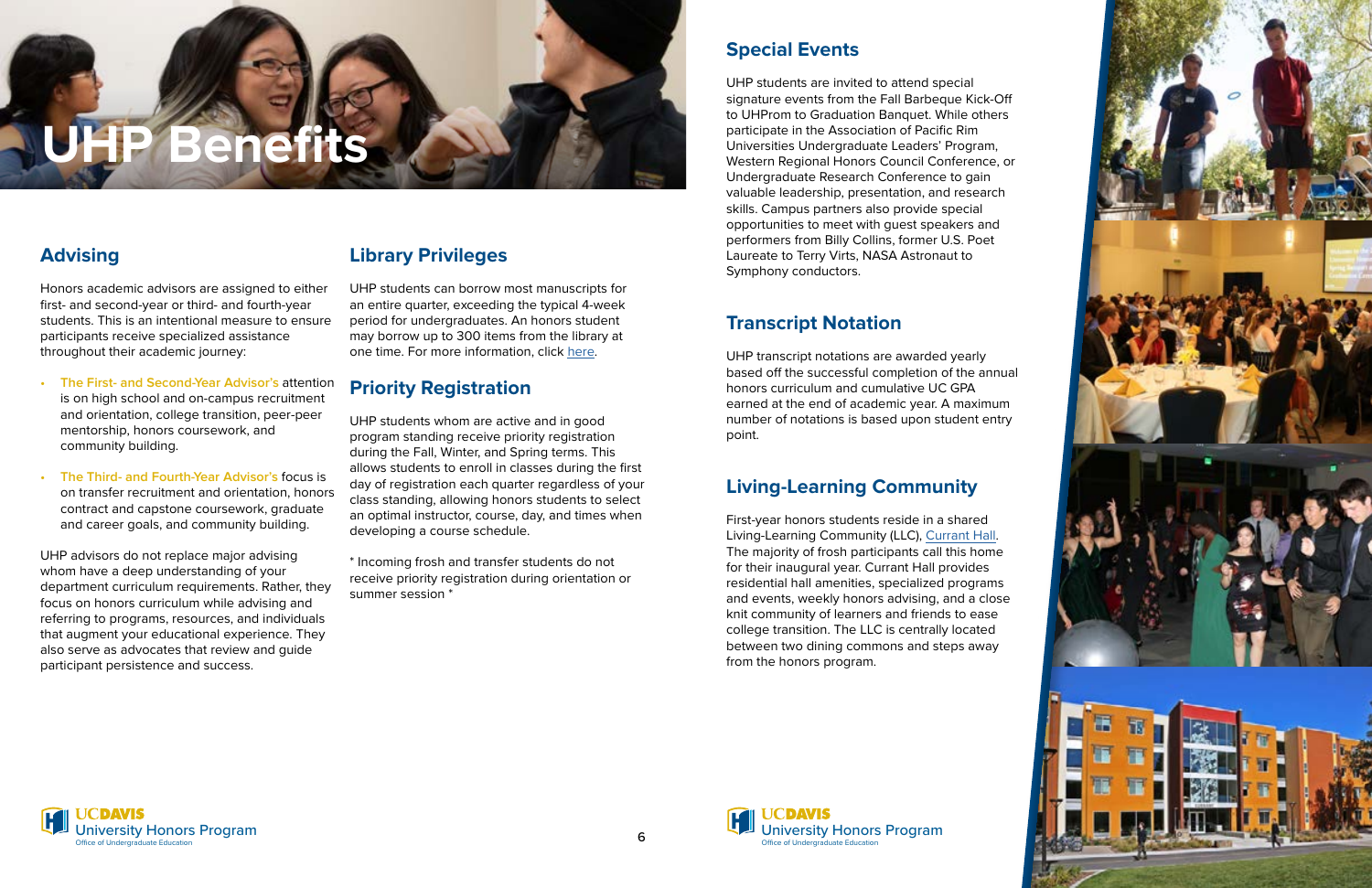## <span id="page-4-0"></span>**First-Year Admission:**

### *Four-Year Curriculum General Overview*

Incoming first-year students are invited to the program through the admission process. Selected participants that accept their honors offer during the Statement of Intent to Register (SIR) period, start their honors experience during their first Fall term. Students complete an honors four-year curriculum plan that overlays their degree requirements:





- **• Year 1:** Three UHP Designated Courses, one course each quarter
- **• Year 2:** Three UHP Designated Courses, one course each quarter
- **• Year 3:** Community Service, Project, and Research Preparation Workshop **Series**
- **• Year 4:** Signature Work

### **Year 1 and 2: UHP Designated Courses**

Honors offers approximately 20 Designated Courses each quarter to select from. The majority of classes retain their department course codes (e.g., MAT, PHI, ENL) and numbers (e.g., 002A, 090, 165), allowing students to meet either General Education and/or major requirements. Both lower (numbers 001-099) and upper division (numbers 100-197) courses are offered. Lower division classes generally focus on broad topics and concepts, while and upper division options typically have a singular area of focus. *Designated Courses*, regardless of lower or upper status, are tailored to first- and second-year participants, class expectations and workload remains the same regardless of the option selected. Students are encouraged to choose courses of personal interest and embrace the small class opportunity.

*Designated Courses* are restricted to first- and second-year honors participants and have a faculty-student ratio of 1:25<sup>1</sup>. Faculty employ active-teaching strategies (e.g., small and large group discussions, group projects, essays, research activities, etc.) that may include special events. The majority of faculty who teach are tenured track, experts in their field, and look forward to mentoring students. This approach is distinct from introductory courses that may range from 80 to 500+ students, utilize graduate students, and prioritize a lecture style approach. Designated Courses provide students a small, enriched interdisciplinary learning environment that allows for intentional peer-peer and facul ty-student interaction and engagement. UHP students are strongly encouraged to inform their major advisor ² that they are an honors participant, which allows the two of you to plan for any curriculum changes or future departmental re quirements regarding your senior thesis or project course. Developing a long-range academic plan is helpful to remain on track and attain personal goals.

#### *Course Selection & Registration*

- 
- 
- 
- 

**• Year 1, Fall Course Selection:** The First- and Second-Year Advisor will share the list of Designated Courses with the incoming cohort in advance of registration. In consultation with the advisor, a student will select and enroll in one honors class for the Fall term.

**• Year 1, Winter & Spring Course Selection:** 

Designated course options are shared with students approximately three weeks before their enrollment time, participants—via survey—rank their top selections, and are notified of their assigned honors class a week prior to registration, allowing time to select major and degree requirements to build into their academic schedule.

# **First-Year Admission** *Four-Year Curriculum General Overview*



University Honors Program<br>
Office of Undergraduate Education **Biological Academic Success Center (BASC)** Biological Academic Success Center (BASC)  $1$  Few classes exceed this ratio (e.g., Calculus, Biology) or grant non-honors students permission to enroll in *Designated Courses* Biological Academic Success Center (BASC).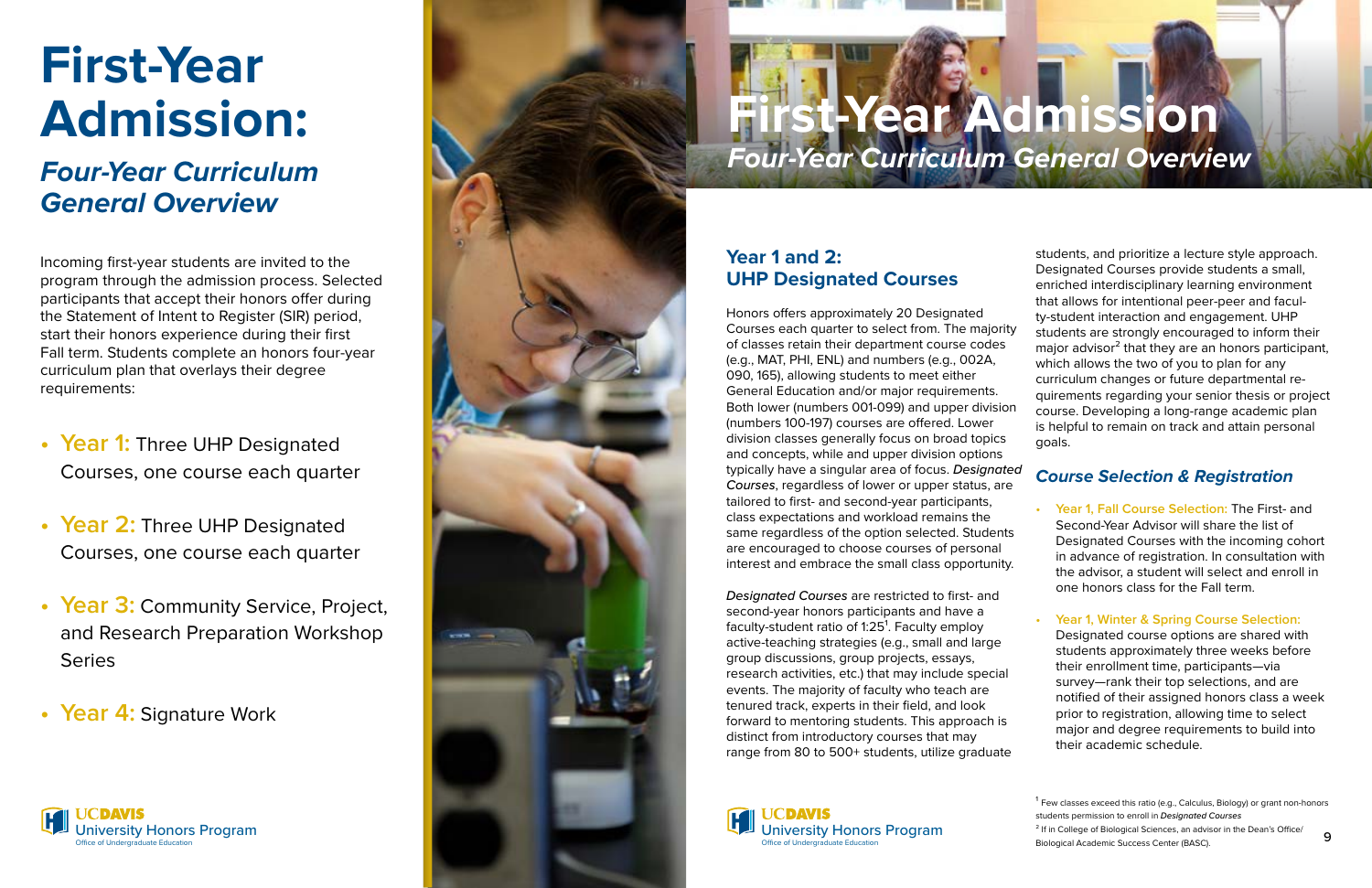**• Year 2, Fall, Winter, & Spring Course Selection:** See Year 1, Winter & Spring Course Selection above as a similar pattern is followed. Students may substitute a Designated Course for an Honors Contract, which develops a faculty mentored class linked to a previously completed honors class. Speak with the UHP First- and Second-Year Advisor a quarter in advance and visit the [Honors Contract website](https://honors.ucdavis.edu/honors-contract) for more details.

*\* UHP students who plan to graduate in three years, must meet with the First- and Second-Year Advisor early to discuss curriculum adjustments \**

#### **Year 3: Workshop Series, Community Service, & Project**

UHP enhances student educational experience by providing flexible activities and projects centered on engagement. The curriculum includes: Signature Work preparation workshop series, community service, and a project that assists honors participants as they progress toward their culminating senior thesis or project.

#### *Research Preparation Workshop Series (formerly IST 94)*

Honors participants complete a 1-quarter Research Preparation Workshop Series by the end of their third-year. This series allows students an opportunity to explore research topics of interest to them, learn how to navigate the research landscape, and catalyze their culminating Signature Work—senior thesis or project.

Students involved in research prior to their junior year are encouraged to enroll in the Research Preparation Workshop Series regardless. Unlike laboratory experience that may allow students to apply theory and practice or theory and methods, this course prepares undergraduates within the confines of the honors community,

while discussing interdisciplinary approaches, examining inquiry pathways, crafting individual research question, and communicating results (e.g., presentation, written).

#### *Community Service (20 Hours)*

Community service is an honors core value; it allows an individual to give back to society in meaningful ways. Volunteerism can be done in your hometown, on-campus, or internationally with a community agency, non-profit, student organization, etcetera. Ideally, students participate in a single project to best understand the social context and systemic barriers related to those served. We encourage students to strive for 20-hours per year to be an engaged global citizen. Our minimum requirement is 20-hours of service to be completed between the first day on campus and end of one's junior year to fulfil an honors third-year requirement.

\* Project Management Course, Diversity Leadership Development Program (DLDP), and Student Leadership Development Program (SLDP) satisfy the Project and Community Service requirements\*

#### *Project*

Honors provides 7 project options to select from that assist students to explore their future academic and professional careers, while building transferable skills:

- **• Honors Contract**
- **• Individually Designed Project**
- **• Project Management Course**
- **• Center for Leadership Learning Diversity Leadership Development Program**
- **• Center for Leadership Learning Student Leadership Development Program**
- **• Washington Program**
- **• Study Abroad**





\* Full Project detail options are available in the next section of the handbook \*

UHP encourages students to discuss these options and to develop an appropriate timeline for completion with their honors advisor. Some options may be completed earlier (e.g., Study Abroad), but will require a curriculum modification to meet participant educational needs.

### **Year 4: Signature Work**

Honors students are required to complete a culminating experience—thesis or project—that integrates and applies knowledge to address a question or problem that is important to society and the students; with faculty guidance, undergraduates produce insights gained from the experience. Participants have 3 options:

- **• Engineering Design Project**
- **• Thesis in Major**
- **• UHP Project/Thesis**

Honors students should reach out to their major advisor regarding options in their field of study as this will inform their future path forward. Not all disciplines offer a thesis or project opportunity, but knowing your choices helps to inform your conversations with an honors and major advisor (e.g., major or honors option). If Thesis in Major is available, this is the preferred selection for most students. Most engineering students are supported by the Engineering Design Project that meets the Signature Work requirement. Those whom do not have access to an Engineering Design Project or Thesis in Major or seek an interdisciplinary approach, should reach out to your honors advisor regarding UHP Project and Thesis opportunities.

Signature Work provides an opportunity to engage in purposeful and integrative learning practices. Some projects will be career related,

others will be related to significant societal challenges such as health disparities, educational opportunities, sustainability, or human dignity that allows students to connect learning with the world beyond. Signature Work typically consists of substantial writing, reflection on learning, visible results, and presentation of findings, even if preliminary.

#### *Igniting Community Activism Through Student Leadership*



The University Honors Program encourages students to engage in leadership to foster lifelong skills and make an impact in our UC Davis communities and beyond.

Vannalee Cayabyab, Political Science and Spanish double major '19, exemplified student leadership throughout her undergraduate career at UC Davis, tracing back to her first year. Vannalee made her mark through her leadership roles in women's political leadership organization IGNITE, BRIDGE: Pilipinx Outreach and Retention, and even co-founding Pilipinx in Business and Law (PIBL). By finding intersections between her identities as a woman, Filipina, and Political Science major, she founded and created the different spaces to foster these passions. Vannalee developed as a leader, scholar activist, mentor, and so much more.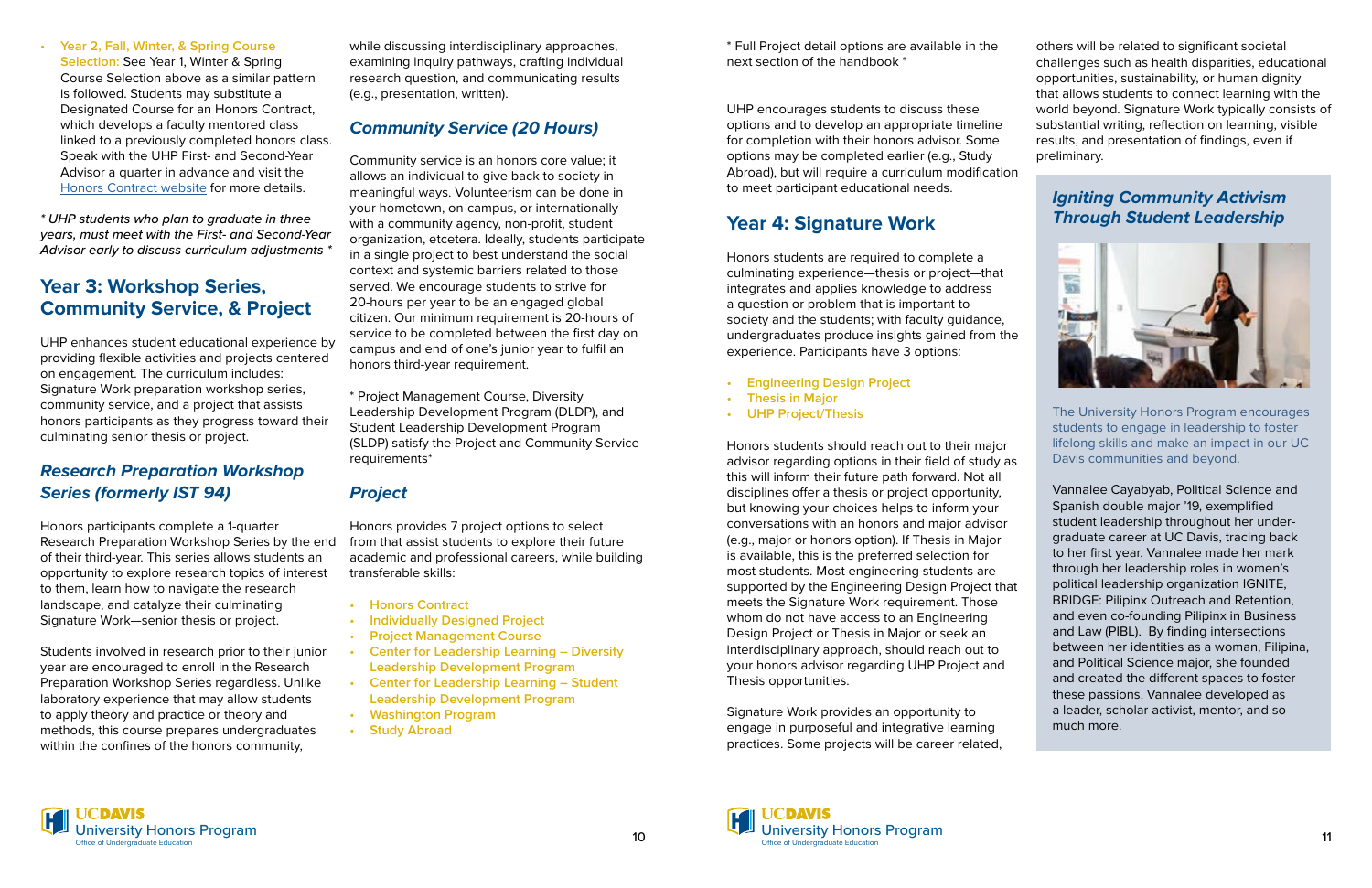## <span id="page-6-0"></span>**On-Campus Admission:**

### *Three-Year Curriculum General Overview*

First-year students who complete 12-units and earn a minimum UC GPA of 3.500 during the first Fall Quarter are invited to apply to the honors on-campus program via their UC Davis email in the proceeding term. Applicants are notified of their status during the Spring Quarter. Individuals selected begin their honors experience during their sophomore year and complete a threeyear curriculum plan that overlays their degree requirements:

- **• Year 2:** Three UHP Designated Courses, one course each quarter
- **• Year 3:** Community Service, Project, and the Research Preparation Workshop Series
- **• Year 4:** Signature Work





### **Year 2: UHP Designated Courses**

 $3$  Few classes exceed this ratio (e.g., Calculus, Biology) or grant non-honors students permission to enroll in *Designated Courses*

12 13 Biological Academic Success Center (BASC). <sup>4</sup> If in College of Biological Sciences, an advisor in the Dean's Office/

Honors offers approximately 20 Designated Courses each quarter to select from. The majority of classes retain their department course codes (e.g., MAT, PHI, ENL) and numbers (e.g., 002A, 090, 165), allowing students to meet either General Education and/or major requirements. Both lower (numbers 001-099) and upper division (numbers 100-197) courses are offered. Lower division classes generally focus on broad topics and concepts, while and upper division options typically have a singular area of focus. Designated Courses, regardless of lower or upper status, are tailored to first- and second-year participants, class expectations and workload remains the same regardless of the option selected. Students are encouraged to choose courses of personal interest and embrace the small class opportunity. that allows for intentional peer-peer and facul ty-student interaction and engagement. UHP students are strongly encouraged to inform their major advisor<sup>4</sup> that they are an honors participant, which allows the two of you to plan for any curriculum changes or future departmental re quirements regarding your senior thesis or project course. Developing a long-range academic plan is helpful to remain on track and attain personal goals. *Course Selection & Registration* **Year 2, Fall, Winter & Spring Course Selection:**

range from 80 to 500+ students, utilize graduate students, and prioritize a lecture style approach. Designated Courses provide students a small, enriched interdisciplinary learning environment

Designated Courses are restricted to participating first- and second-year honors participants and have a faculty-student ratio of  $1:25<sup>3</sup>$ . Faculty employ active-teaching strategies (e.g., small and large group discussions, group projects, essays, research activities, etc.) that may include special events. The majority of faculty who teach are tenured track, experts in their field, and look forward to mentoring students. This approach is distinct from introductory courses that may Designated course options are shared with students approximately three weeks before their enrollment time, participants—via survey—rank their top selections, and are notified of their assigned honors class a week prior to registration, allowing time to select major and degree require ments to build into their academic schedule. On-Campus Admits may substitute a Spring Designated Course for an Honors Contract, which develops a faculty mentored class linked

### **On-Campus Admission** *Three-Year Curriculum General Overview*



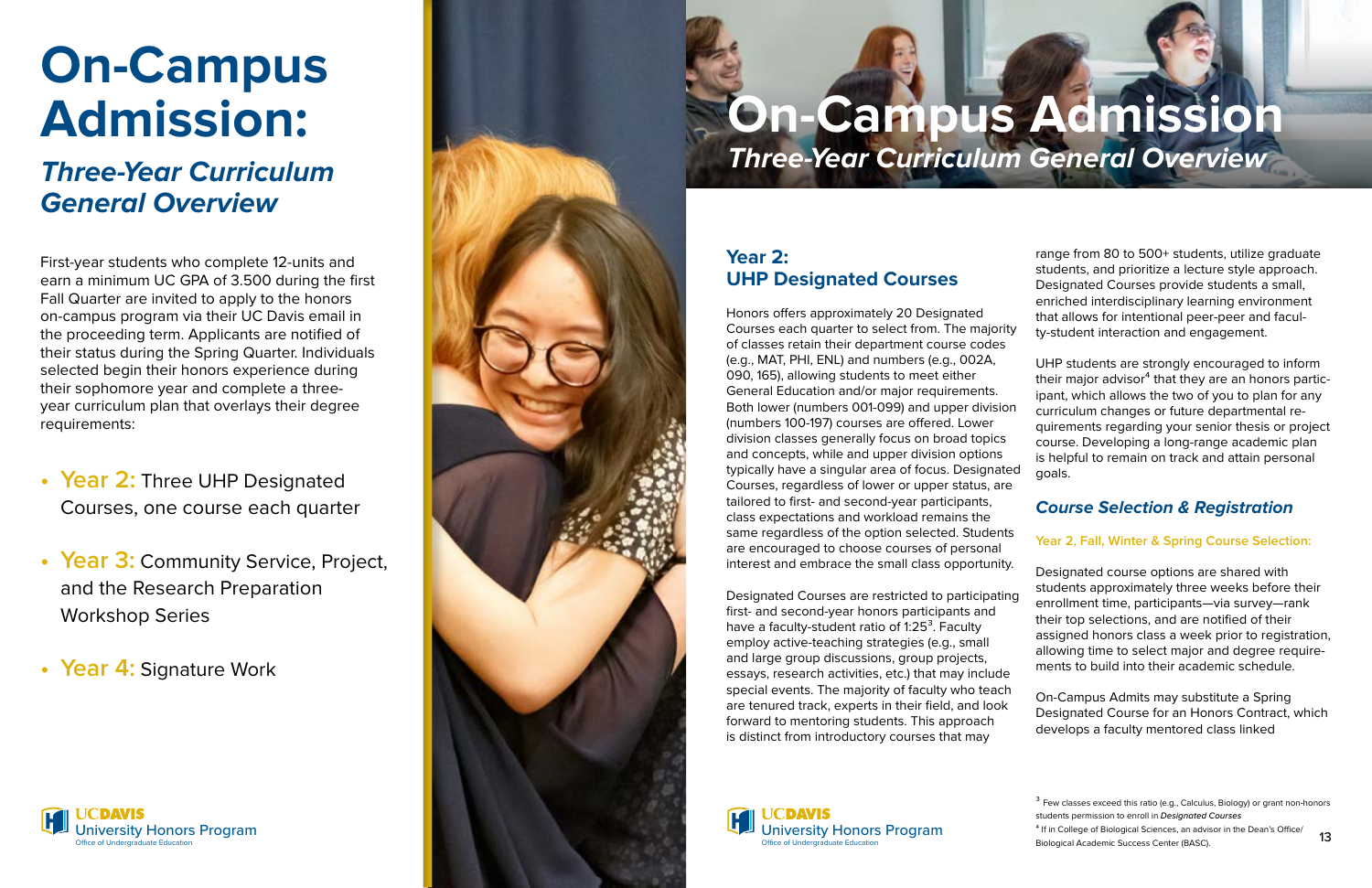to previously completed honors class. Speak with UHP First- and Second-Year Advisor a quarter in advance and visit the [Honors Contract website](https://honors.ucdavis.edu/honors-contract) for more details.

#### **Year 3: Workshop Series, Community Service, & Project**

UHP enhances student educational experience by providing flexible activities and projects centered on engagement. The curriculum includes: Signature Work preparation workshop series, community service, and a project that assists honors participants as they progress toward their culminating senior thesis or project.

#### *Research Preparation Workshop Series (formerly IST 94)*

Honors participants complete a 1-quarter Research Preparation Workshop Series by the end of their third-year. This series allows students an opportunity to explore research topics of interest to them, learn how to navigate the research landscape, and catalyze their culminating Signature Work—senior thesis or project.

Students involved in research prior to their junior year are encouraged to enroll in the Research Preparation Workshop Series regardless. Unlike laboratory experience that may allow students to apply theory and practice or theory and methods, this series prepares undergraduates within the confines of the honors community, while discussing interdisciplinary approaches, examining inquiry pathways, crafting individual research question, and communicating results (e.g., presentation, written).



#### *Honors Student Reflections on the Power of Volunteer Service*

One of the core values of the University Honors Program is service. Honors students exemplify service through a wide variety of opportunities; students give back through local community service, global projects, academic research, and service in conjunction with career exploration.

*"I helped refugees transition to their new home country. I took them to the grocery store, helped enroll children in the local school system, took them to and from appointments, built beds and tables in their apartments before their arrival, and acted as [a] translator for those who only spoke Spanish. This service has showed me how important it is to be an advocate, especially for organizations that are non-profit and rely heavily on the donations. Because of this experience, I am now considering going to the Peace Corps before law school."*

*- Gabriel Eskandari, reflecting on volunteering with the International Rescue Committee, a non-profit organization in Sacramento* 

#### *Community Service (20 Hours)*



Leadership Development Program (DLDP), and Student Leadership Development Program (SLDP) satisfy the Project and Community Service requirements\* *Project* Honors provides 7 project options to select from that assist students to explore their future academic and professional careers, while building transferable skills:

Community service is an honors core value; it allows an individual to give back to society in meaningful ways. Volunteerism can be done in your hometown, on-campus, or internationally with a community agency, non-profit, student organization, etcetera. Ideally, students participate in a single project to best understand the social context and systemic barriers related to those served. We encourage students to strive for 20-hours per year to be an engaged global citizen. Our minimum requirement is 20-hours of service to be completed between the first day on campus and end of one's junior year to fulfil an honors third-year requirement. **Year 4: Signature Work** Honors students are required to complete a culminating experience—thesis or project—that integrates and applies knowledge to address a question or problem that is important to society and the students; with faculty guidance, undergraduates produce insights gained from the experience. Participants have 3 options: **• Engineering Design Project • Thesis in Major**

- 
- 
- 
- **• Center for Leadership Learning Diversity Leadership Development Program**
- **• Center for Leadership Learning Student Leadership Development Program**
- **• Washington Program**
- **• Study Abroad**

\* Full Project detail options are available in the next section of the handbook \*

UHP encourages students to discuss these options and to develop an appropriate timeline for completion with their honors advisor. Some options may be completed earlier (e.g., Study

Abroad), but will require a curriculum modification to meet participant educational needs.

\* Project Management Course, Diversity **• Honors Contract • Individually Designed Project • Project Management Course** Honors students should reach out to their major advisor regarding options in their field of study as this will inform their future path forward. Not all disciplines offer a thesis or project opportunity, but knowing your choices helps to inform your conversations with an honors and major advisor (e.g., major or honors option). If Thesis in Major is available, this is the preferred selection for most students. Most engineering students are supported by the Engineering Design Project that meets the Signature Work requirement. Those whom do not have access to an Engineering Design Project or Thesis in Major or seek an interdisciplinary approach, should reach out to your honors advisor regarding UHP Project and Thesis opportunities.

- 
- 
- 
- **• UHP Project/Thesis**

Signature Work provides an opportunity to engage in purposeful and integrative learning practices. Some projects will be career related, others will be related to significant societal challenges such as health disparities, educational opportunities, sustainability, or human dignity that allows students to connect learning with the world beyond. Signature Work typically consists of substantial writing, reflection on learning, visible results, and presentation of findings, even if preliminary.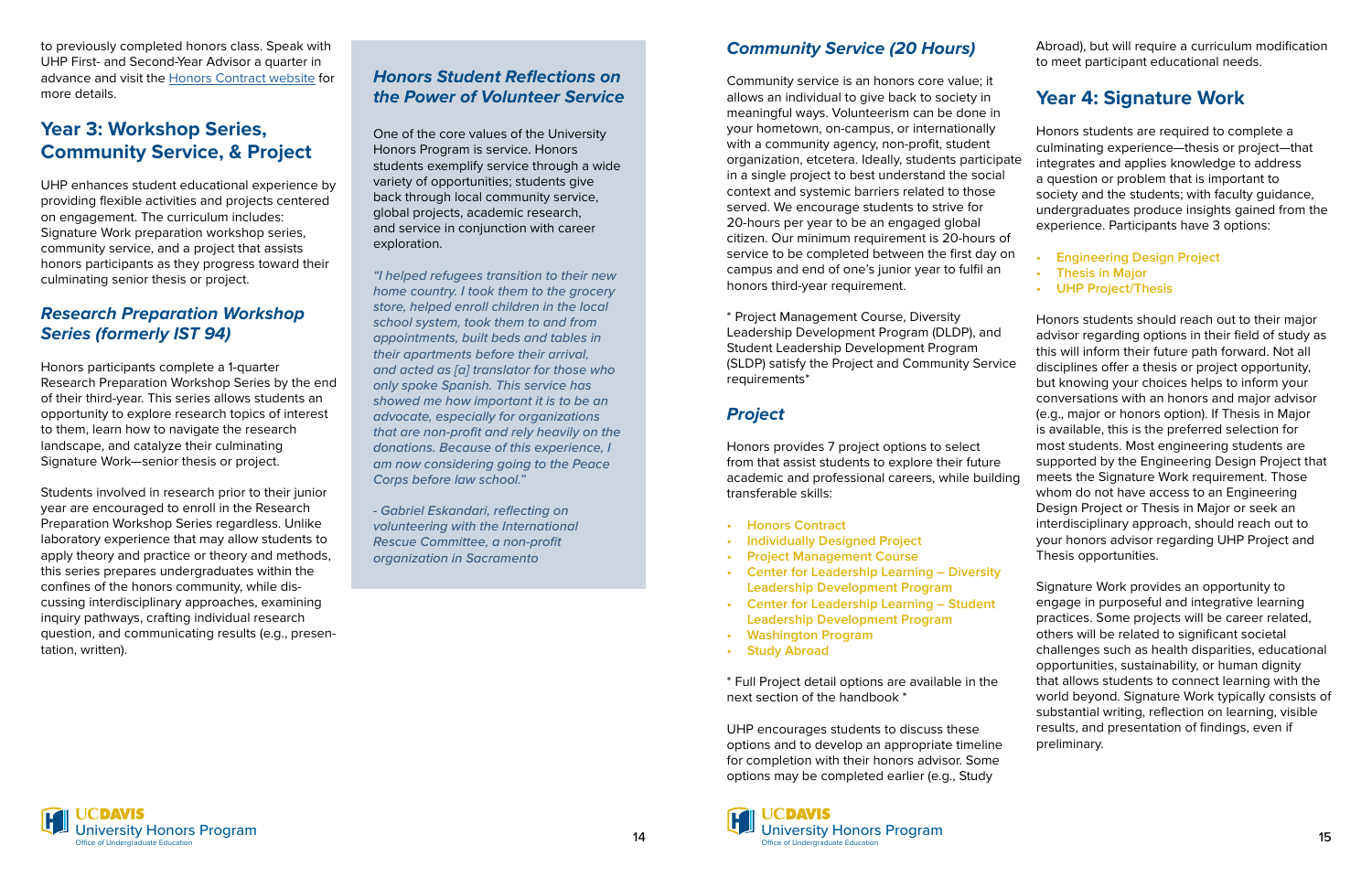#### **Year 4: Signature Work**

Honors students are required to complete a culminating experience—thesis or project—that integrates and applies knowledge to address a question or problem that is important to society and the students; with faculty guidance, undergraduates produce insights gained from the experience. Participants have 3 options:

- **• Engineering Design Project**
- **• Thesis in Major**
- **• UHP Project/Thesis**

Honors students should reach out early to their major advisor regarding options in their field of study as this will inform their future path forward. Not all disciplines offer a thesis or project opportunity, but knowing your choices helps to inform your conversations with an honors and major advisor (e.g., major or honors option). If Thesis in Major is available, this is the preferred selection for most students. Most engineering students are supported by the Engineering Design Project that meets the Signature Work requirement. Those whom do not have access to an Engineering Design Project or Thesis in Major or seek an interdisciplinary approach, should reach out to your honors advisor regarding UHP Project and Thesis opportunities.

Signature Work provides an opportunity to engage in purposeful and integrative learning practices. Some projects will be career related, others will be related to significant societal challenges such as health disparities, educational opportunities, sustainability, or human dignity that allows students to connect learning with the world beyond. Signature Work typically consists of substantial writing, reflection on learning, visible results, and presentation of findings, even if preliminary.

#### *Humanizing Health: Ryan Vinh's Service Project*





Through service projects, UHP students are able to add dimension to their UC Davis experience by applying classroom lessons to the larger community.

Ryan Vinh, 4th Year Neurobiology, Physiology and Behavior major, has been volunteering with Knights Landing (Knights Landing One Health Center is a clinic that serves Knights Landing, a small, rural town of less than 1000 people that is about 30 minutes north of Davis) since his 2nd year. Vinh explained that the holistic approach the clinic adopted is what sets them apart from other clinics. They work on community projects that relate to the environment, social interactions, and other demographics that impact public health.

*"Application is different from classroom learning. This experience makes everything we learn about in a classroom real."* 

Incoming transfer students are invited to the program through the admission process. Selected participants that accept their honors offer during the Statement of Intent to Register (SIR) period and start their honors experience during their first Fall term. Students complete an honors two-year curriculum plan that overlays their degree requirements:

- **• Year 3:** UHP Transfer Seminar (Fall) and two Projects
- **• Year 4:** Signature Work

#### **Year 3: Seminar & Two Projects**

#### *Seminar*

In Fall, UHP transfer students enroll in the honors transfer seminar which is co-taught by a UC Davis faculty member and Third- and Fourth-Year Advisor. The seminar: Understanding the Research University, introduces incoming transfers to campus resources, opportunities, and avenues of pursuing their academic and career

interests all while building community.

#### *Project Options*

For Winter and Spring Quarter, participants select one curriculum option per term to complete by

the end of the academic year. Honors provides 8 project options to select from that assist students to explore their future academic and professional careers, while building transferable skills:

- **• Honors Contract**
- **• Individually Designed Project**
- **• Project Management Course**
- **• Center for Leadership Learning Diversity Leadership Development Program**
- **• Center for Leadership Learning Student Leadership Development Program**
- **• Washington Program**
- **• Study Abroad**
- **• Research Preparation Workshop Series (formerly IST 94)**

\* Full Project detail options are available in the next section of the handbook \*

Honors transfers may opt to complete a 1-quarter Research Preparation Workshop Series in Winter or Spring to replace one project if they desire. This class allows students an opportunity to explore research topics of interest to them, learn how to navigate the research landscape, and catalyze their culminating Signature Work—senior thesis or project.

UHP encourages students to discuss these options early and to develop an appropriate timeline for completion with their honors advisor.

### <span id="page-8-0"></span>**Transfer Student Entry** *Two-Year Curriculum General Overview*

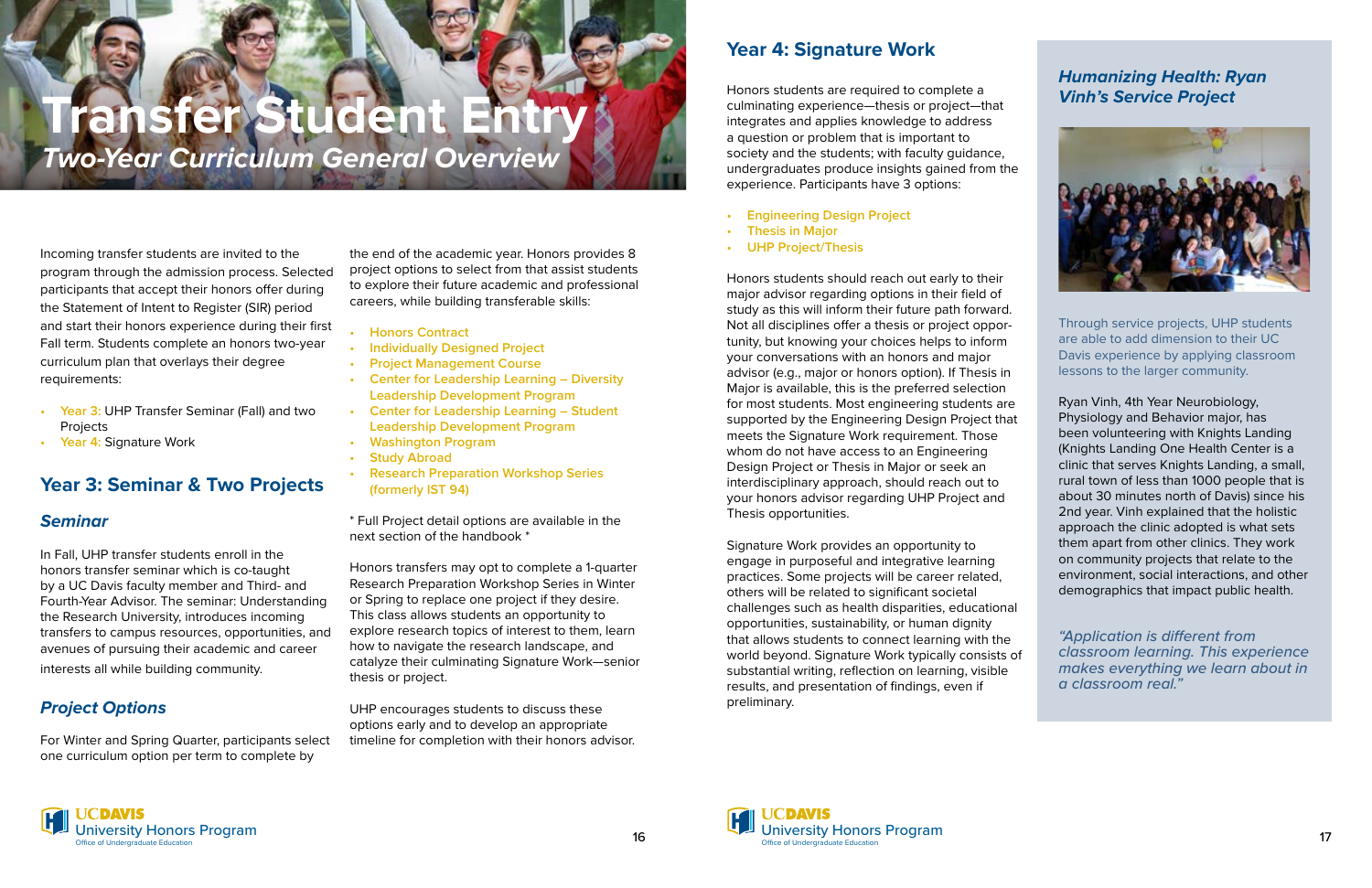### **UHP Year 1 & Year 2 Curriculum: First-Year & On-Campus Admit**

#### *UHP Designated Courses*

Honors offers approximately 20 Designated Courses each quarter to select from.<sup>5</sup> They are restricted to first- and second-year honors participants and have a faculty-student ratio of 1:25. Class details via a digital course booklet are disseminated to participant @ucdavis.edu accounts approximately three weeks in advance of Pass 1 registration. This is followed by a course survey that allows participants to rank their top five choices and the program to equitably distribute class assignments once the questionnaire closes.

> <sup>4</sup> If in College of Biological Sciences, an advisor in the Dean's Office/ Biological Academic Success Center (BASC).

On the next page is an excerpt that highlights the program importance of the course registration process.

### <span id="page-9-0"></span>**UHP Curriculum** *Details & Logistics | UHP Year 1 & 2*

students permission to enroll in *Designated Courses*

#### *First-Generation Honors Student Story: Jessica Ison*



"*I specifically chose Davis because it's a great school for my major, one of the few schools to have this major, and the inclusiveness here is just so incredible. They are supportive of marginalized communities, including first generation students. In addition, I received a Jastro Scholarship and admission into their Honors program"* Example Course Details: **TITLE TERM SUBJ CRSE SEC CREDITS** Museum in the Age of Spectacles Fall

| <b>INSTRUCTOR(S)</b> |  |
|----------------------|--|
| Grigor, Talinn       |  |

*- Jessica Ison, Environmental Toxicology Class of '22*



<sup>3</sup> Few classes exceed this ratio (e.g., Calculus, Biology) or grant non-honors

#### **UHP Course Offering Descriptions (Quarter, Year)**

| <b>SUBJ</b> | <b>CRSE</b> |         | <b>SEC CREDITS</b> |
|-------------|-------------|---------|--------------------|
| AHI         | 123         | $002 -$ | -4.0               |

These courses are restricted to honors students and can only be accessed using a Course **Registration Number (CRN) distributed by UHP.** You cannot search for them in Schedule Builder.



Please review the course descriptions below. You should select your top five classes. The course selection survey will be open {day}, {date} at {time} and close {day}, {date} at {time}. Course assignments will be sent via UC Davis email on {day}, {date}. You can register for one UHP course during Pass 1 or Pass 2. Request for a second course cannot be made until {month}. Most honors courses are capped at 25 students each, except for {list of six courses} which are capped at {24, 20, 17, 30, 30, and 21}, respectively. Each UHP student must complete three UHP courses during the {year} academic year; taking a second course during {Quarter, year} does not waive a {year} academic year course requirement.

#### *UHP courses must be taken for a letter grade; course changed to P/NP grading will not count toward UHP requirements. All prerequisites listed in red text will not be waived for honors students.*

The digital booklet then lists the courses offered for the upcoming quarter. Here is an example of the course information included in the booklet with a recently offered course.

| <b>INSTRUCTOR(S)</b> | TYPE    | <b>DAYS TIME</b>                      | <b>BUILD</b> | <b>ROOM</b> |
|----------------------|---------|---------------------------------------|--------------|-------------|
| Grigor, Talinn       | Lecture | $\text{MW}$ 2:10 PM $-$ 4:00 PM SHREM |              | 1001        |

#### **Description:**

Lecture/Discussion—4 hour(s). The institution of the museum in the context of modernity, nationalism, (post)colonialism, and the society of spectacle. Designed to bring art objects of the Manetti Shrem collection, global art history, and foundational critical theory together in a meaningful and experimental way. GE credit: AH.

The Honors course raises major themes related to the institution of the museum in the context of modernity, nationalism, (post)colonialism, and the society of spectacle. The course is the first UC Davis course situated, physically, in the new Jan Shrem and Maria Manetti Shrem Museum of Art and is, therefore, designed to bring art objects of the Manetti Shrem collection, global art history, and foundational critical theory together in a meaningful and experimental way. Throughout art historical, hands-on, and theoretical explorations, students will experience the direct ties between art objects, the museum, and the ideologies of modernity. The museum itself, as a work of contemporary architecture and museum practices, will be experienced and examined as a (post) colonial phenomenon.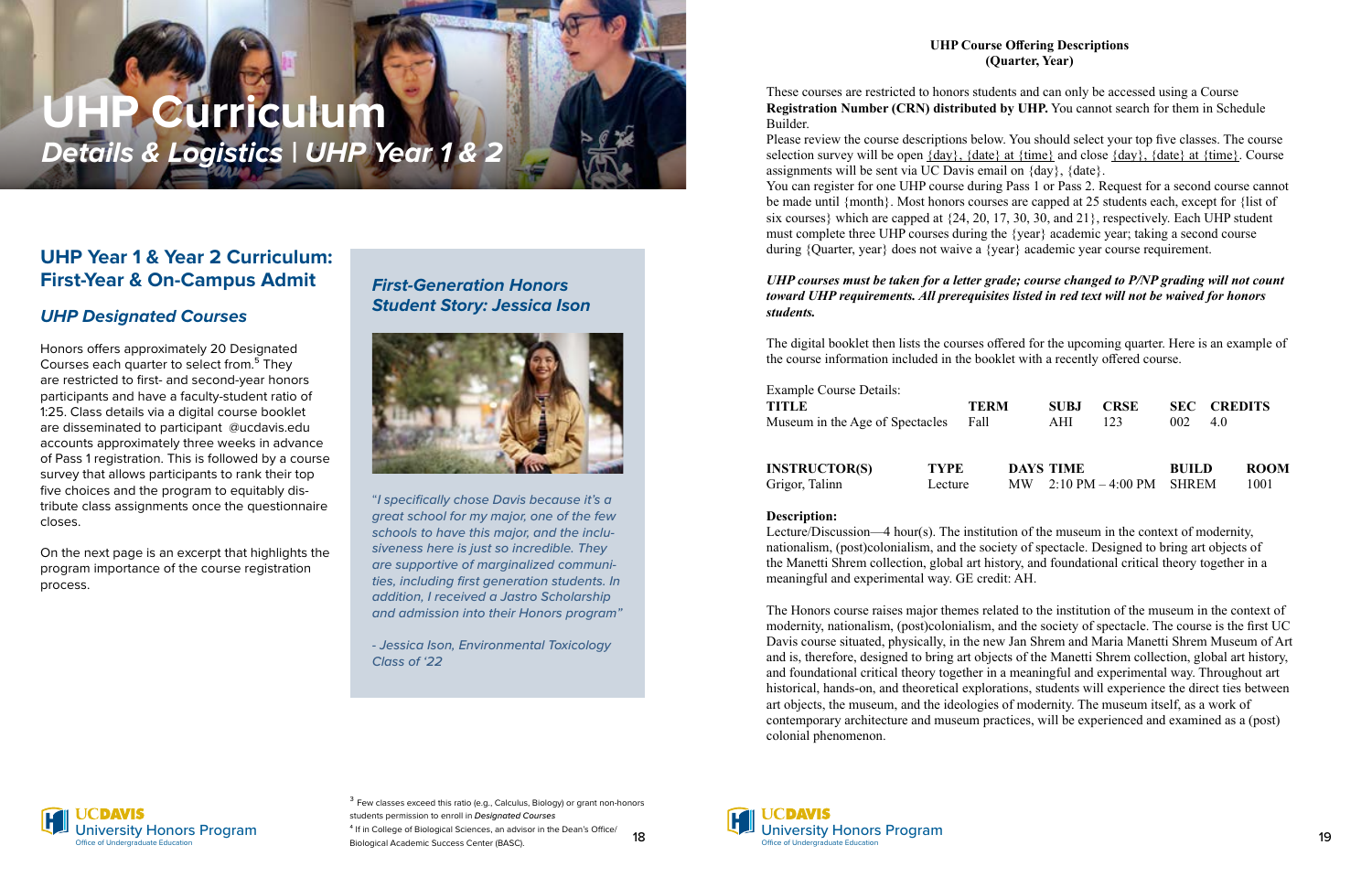<span id="page-10-0"></span>**Title** – Name of the course

**Term** – Quarter the course is being offered (Fall, Winter, Spring)

**Subject (Subj)** – Major department instructing the course; AHI – Art History

**Course Number (CRSE)** – Number between 001-199, for undergraduate courses at UC Davis

**Instructor(s)** – Faculty member teaching the course

**Section (SEC)** – Number indicating which section of the course is for UHP students

**Credits** – Number indicating the amount of time (hours) a student will be in class for the course, this is often referred to as units

**Type** – Designation of how the course is being taught, types include: lecture, lab, seminar, discussion

**Days** – Days of the week the course is being taught in which the students attend class (M=Monday, T=Tuesday, W=Wednesday, R=Thursday, F=Friday; UHP does not offer courses on the weekend)

**Time** – Time of day the course is being taught

**Building (Build)** – Building where the course is being taught

**Room** – Room number in the building where the course is being taught

Within the course description students can find the information on which General Education (GE) area and Core Literacies (CL) the course meets. For more information on GE and CL can be located on the General Education website. Honors courses may have the prerequisites modified (reduced) or waived, dependent upon

instructor consent; enforced prerequisites are noted in red in the course description booklet. Designated Course with relinquished course prerequisites, may still require students to complete the prerequisite petition online.

Students must participate in the honors course survey in order to receive a Designated Course for the upcoming quarter. In the questionnaire, students rank their top 5 choices. Once the survey closes the program equitably distribute class assignments within 3 days—the majority of students receive their first or second choice.

Participating first- and second-years must complete one honors course per quarter for a letter grade. Students may pursue two courses in one quarter after a makeup survey has been administered and dependent upon seats available, but this does not exempt a student from a future course in the following quarters or academic year.

Prior to Pass 2, the program will send all first- and second-year students a Course Adjustment Survey. This survey is optional and allows students to request a course swap or second course for the term. Survey participants will be informed of the result prior to Pass 2 registration.

When students are provided a Designated Course CRN, it may not be shared with another person. If a participant is provided a new CRN due to a course change, the student must drop the first course and not use the original CRN as a "back up" to ensure fair enrollment practices.

#### *UHP Canvas Portal*

During Spring Break, Year 2 curriculum participants will be added to UHP's Canvas portal. This is a website for UC Davis faculty and programs to organize course resources and allow students to submit their assignments. UHP students will have Canvas assignments for the Year 3 and 4 curriculum.



### **UHP Year 3 Curriculum**

The Year 3 curriculum includes three required components that are to be completed in full by the last day of Spring instruction. UHP's Canvas Portal contains an advising syllabi, which a student can access as frequently as needed. This resource contains important information in the 'Files' area of the portal. Once a project is completed, it is removed from the individual's task list.

#### *I. Research Preparation Workshop Series (formerly IST 94)*

- **• Required for first-year and on-campus admits as a third-year component**
- **• Optional for transfers as a third-year component**

The workshop series prepares students to explore potential research interests, navigate the research university, and build a solid foundation for senior Signature work. The workshop series is 1-quarter long and offered three times a year, in Fall, Winter, and Spring quarter.

The Research Preparation Workshop Series is a required Year 3 curriculum component for all students regardless of experience; optional for transfer students.

#### *Ia. Transfer Seminar, HNR 198*

**Required for transfer students during their first quarter at the university.**

The fall course is a requirement of new transfer students. This honors seminar—HNR 198—is designed to aid undergraduate academic and sociocultural success by offering some tools to thrive in and out of the classroom. A common book and/or reader is assigned to better understand the intent of a college education, campus resources and academic strategies, cultural wealth, while expanding your social network with the professor and guest speakers and developing your interpersonal communication skills.

20 21 Biological Academic Success Center (BASC).  $3$  Few classes exceed this ratio (e.g., Calculus, Biology) or grant non-honors students permission to enroll in *Designated Courses* <sup>4</sup> If in College of Biological Sciences, an advisor in the Dean's Office/

## **UHP Curriculum** *Details & Logistics | UHP Year 3*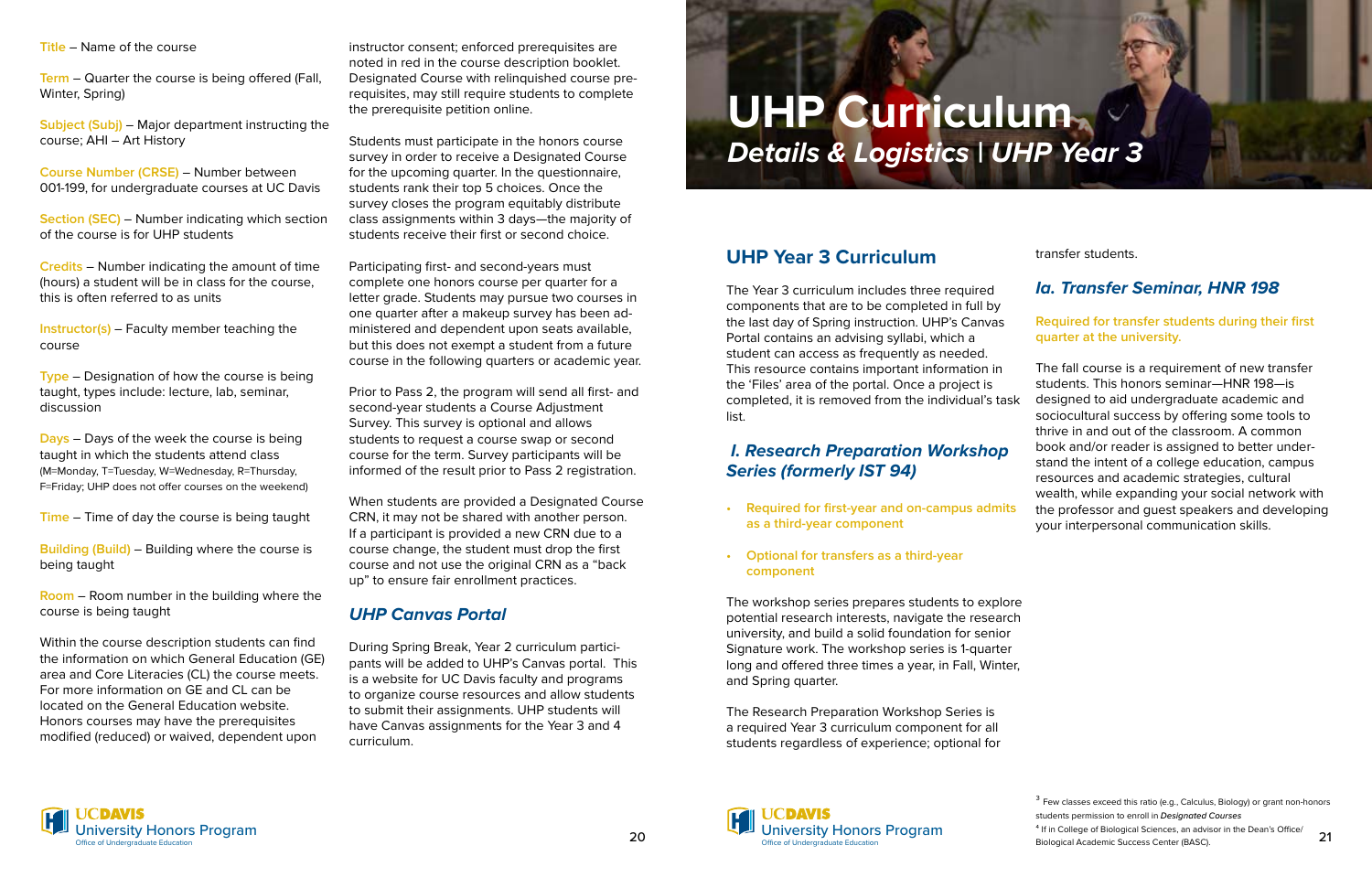#### *II. Community Service*

- **• Required for first-year and on-campus admits as a third-year component**
- **• Project option for transfers**

Service provides an opportunity to apply your knowledge, learn from others, develop empathy and compassion, and act as a global citizen. Service that combines those elements can also foster future career paths. The program desires that each student select a community of their choice to whom they wish to make a contribution.

Students complete a minimum of 20-hours of service to be completed between the first day on campus and end of one's junior year to fulfil an honors third-year requirement. Previous volunteer time will not count towards this total. We strongly suggest the time rendered be with one organization or project to gain increased breadth and depth.

\* For students in UHP's Project Management Course or the Center for Leadership Learning's Diversity Leadership Development Program (DLDP) or Student Leadership Development Program (SLDP), those options satisfy the Project and Community Service requirements\*

#### *III. Project Activity*

- **• First-year and on-campus admits select 1 project from the list below to be completed in the third-year**
- **• Transfers select 2 projects from the list below, which may include community service or Signature Work Preparation workshop series above to be completed in the third-year**

Projects allow participants to explore academic content and professional careers through self-selected course material, research, internship, leadership, and travel abroad. Select options

that benefit your current and future trajectory and discuss them with your honors advisor to maximize your learning opportunities.

Projects include:

- \* Study abroad experiences must be a minimum of four-weeks \*
- **7. Washington Program:** An opportunity to combine course work, exciting field research and unparalleled internship experience (e.g., NASA, National Institutes of Health, Smithsonian, Capitol) during a quarter's residence in our nation's capital. Students have the chance to test-drive a career, build their portfolio or resume, and make valuable industry contacts that can be essential to landing the ideal job upon graduation. For more details, click here. 7. Washington Program: An combine course work, ex and unparalleled internsh (e.g., NASA, National Instituted Smithsonian, Capitol) during the chance to test-d their portfolio or resume, industry contacts that can landing t

- **1. Honors Contract:** A 1-unit, letter-graded, upper division course (HNR 190X) that allows a student to create a custom honors course with a previous or current instructor of an upper division class that they were or are enrolled. This project course enriches and deepens the academic experience through one-on-one mentorship. The end product spans research projects to literature reviews to works of art. For additional details on an Honors Contract and to review the proposal form, click [here.](https://honors.ucdavis.edu/honors-contract)
- **2. Individually Designed Project (IDP):** Requires that the student engage in career-related, creative, or scholary pursuits. This hands-on, applied learning opportunity ranges from internships to service-learning to laboratories, which extend beyond the classroom. Students may already be involved in these activiteis (e.g., internships, research). Students do not have to create their own project in order to participate - the structure of the project or activity may already exist, such as an internship or research position. An IDP formalizes the pursuit and requires a minimum of 30 hours over one quarter. Examples of an IDP include: being a research assistant in a lab, a paid or unpaid internship, designing and implementing an activity or event and more. For additional details on an IDP and to review the proposal form, click [here](https://honors.ucdavis.edu/year-3-capstone-prep).
- **3. Project Management Course (PMC):** A 3-unit, letter-graded course (HNR 195), led by an instructor who guides students in a team based project. Participants develop real world experience in client relations, project design and planning, research, and service learning. For examples of previous projects, click [here](https://honors.ucdavis.edu/projects).



\* PMC completion meets both the service and project requirement \*

**4. Center for Leadership Learning–Diversity Leadership Development Program (DLDP):** A 2-unit, pass/no pass seminar and certificate program over two quarters that seeks to provide a deeper understanding and appreciation of differences, and learn how to cultivate an inclusive environment in an organization or workplace. For more, click [here.](https://cll.ucdavis.edu/dldp)

\* DLDP completion meets both the service and project requirements. Students wishing to pursue this option must express interest in the program during Fall Quarter to be program eligible \*

#### **5. Center for Leadership Learning–Student Leadership Development Program (SLDP):**

A 2-unit, pass/no pass seminar and certificate program over two quarters that seeks to put theory into action, test your communication and group work skills, and develop a deeper understanding of your personal leadership style. For more details, click [here.](https://cll.ucdavis.edu/sldp)

\* SLDP completion meets both the service and project requirements. Completion of the Leadership Essentials Workshop Series—six topical workshops—is a prerequisite. Students wishing to pursue this option must express interest in the program during Fall Quarter to be program eligible \*

**6. Study Abroad:** The [UC Davis Study Abroad](https://studyabroad.ucdavis.edu/) office and the University of California Education Abroad Program ([UCEAP\)](http://uc.eap.ucop.edu/) facilitate student studies, exploration, and engagement with other cultures that broaden perspective and involvement in the world. Other international opportunities outside of those noted are discussed in consultation with a UHP advisor to determine applicability.

*"There are endless networking opportunities within UHP, and we have a really great advising team. You don't come into college knowing how to navigate college. UHP provides the support necessary to allow people to become the best versions of themselves by the time they graduate."*

**- Allie O'Brien, honors student pursuing a double major in Sociology and Political Science**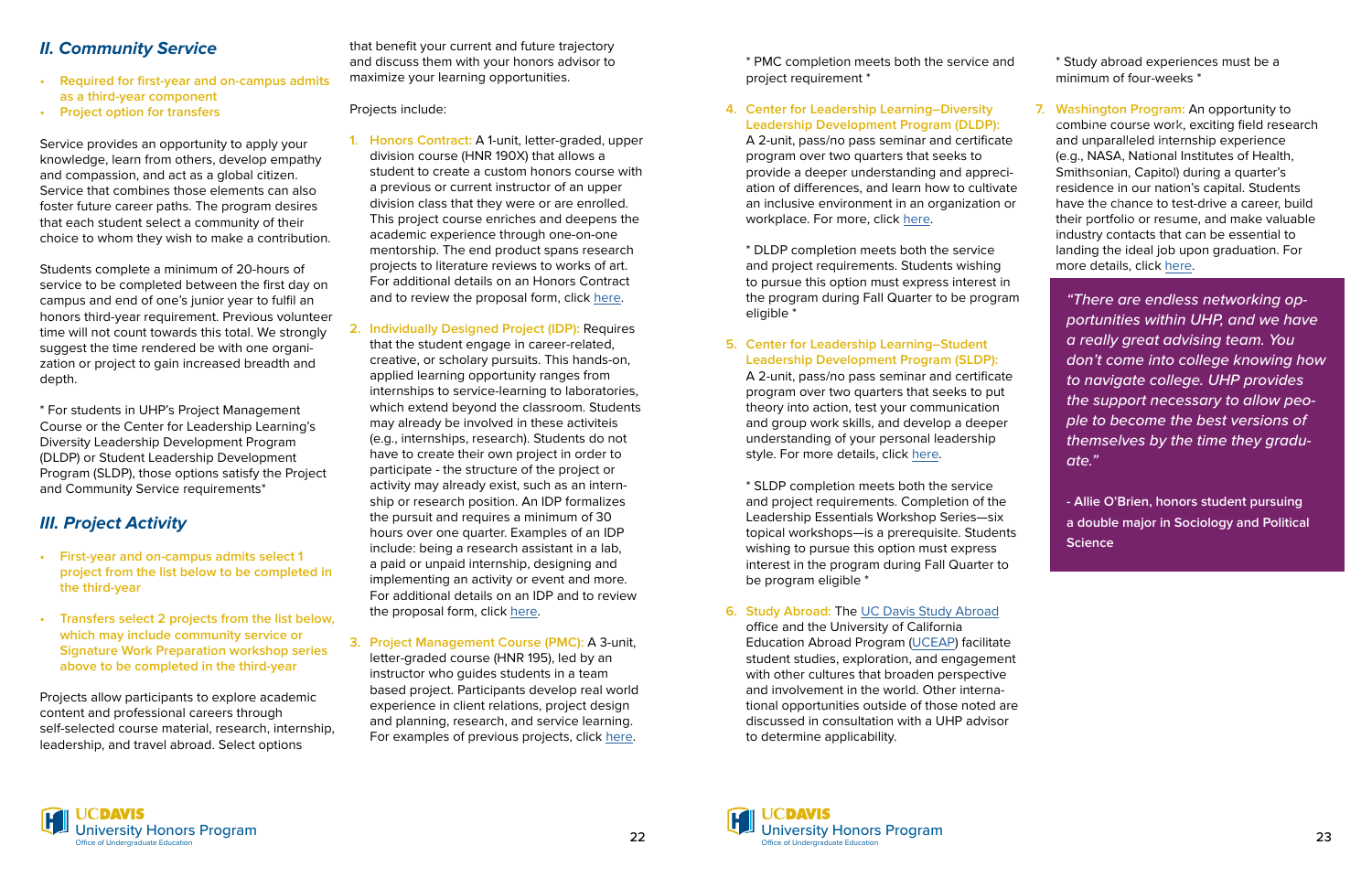### **Signature Work: All UHP Students**

Year 4 curriculum centers on a culminating capstone experience the program refer to as Signature Work. A student takes the lead to complete a credit bearing thesis or project that examines a central question or issue, involves ample writing, and a public presentation of findings. This endeavor involves purposeful faculty mentorship and staff, peer and/or community engagement.

Honors students should reach out early to their major advisor regarding options in their field of study as this will inform their future path forward. Not all disciplines offer a thesis or project opportunity or follow shared requirements (e.g., GPA, prerequisites, honors designation). This will help to ensure adequate planning with your major and honors advisor.

UHP students have 3 Signature Work options:

- **• Engineering Design Project**
- **• Thesis in Major**
- **• UHP Thesis/Project**

Most honors students complete a Thesis in Major and Engineers the Engineering Design Project for their Signature Work. If these two options

> students permission to enroll in *Designated Courses* <sup>4</sup> If in College of Biological Sciences, an advisor in the Dean's Office/

are unavailable or do not meet your educational goals, participants may pursue UHP Thesis/ Project—make an appointment with the Third-and Fourth-Year (Honors) Advisor for more details.

Signature Work completion involves 4 activities:

- **1. Signature Work enrollment and completion with a passing grade**
- **2. Conference presentation of the Signature Work (even if preliminary)**
- **3. Signature Work thesis/project uploaded to UHP Canvas Portal**
- **4. Senior Survey**

Signature Work types in more detail below.

#### *I. Engineering Design Project*

Many College of Engineering students and some Letters and Science Computer Science undergraduates participate in the Engineering Design Project as a culminating Signature Work. Small groups of student teams work on projects during the two-quarter (Fall/Winter or Winter/Spring) senior capstone course, as they collaborate on the project, attend lectures, meet weekly with a faculty member to discuss their progress, and access laboratory, computer, design studio, and/ or prototype facilities. This opportunity brings together teams from all eight departments to

### <span id="page-12-0"></span>**UHP Curriculum** *Details & Logistics | UHP Year 4*

Biological Academic Success Center (BASC).



share their design projects with their peers, professors and the public.

Students eligible for this pathway should discuss the design project courses with their major advisor early in their academic career for academic planning purposes. attend the event in Spring to learn more about the design projects and expectations and outcomes. Senior participants in the Engineering Design Showcase, satisfy their conference presentation requirement for honors.



#### *II. Thesis in Major*

Thesis in Major, Signature Work is a common option. Students should discuss this pathway with their major advisor early in their academic career for academic planning purposes. They can explain any prerequisites, qualifiers (e.g., UC GPA), and deadlines pertaining to an honors thesis. Signature Work is generally independent research/projects that occur outside the classroom, requiring time to build networks and make an informed decision.

#### **Preparation**

#### **Advising**

Thesis enrollment is often managed by the major advisor. In some cases, a student will need to convene with either their Faculty Thesis Advisor or Master Faculty Advisor in the major for approval

and course(s) registration. Many majors require two sequential quarters, others three quarter, and a few, one quarter of thesis coursework, preceded by a prerequisites (e.g., 193 or 199 credit).

#### **Grading**

Thesis in Major good practice is to follow the expectations of the department and faculty sponsor. If the department or faculty sponsor does not require a formal research proposal, the development of a draft outline helps to provide a clear purpose or problem statement to guide the student and faculty sponsored conversations. This manuscript tool is also useful in setting expectations for the thesis for both parties. Students are welcome to seek support from the Third- and Fourth-Year (Honors) Advisor and utilize UHP Thesis Proposal Form as a guide to create their own thesis proposal. To ensure that this will meet Thesis in Major guidelines, it is important to seek departmental consent (faculty advisor) and to explain how the research question and methodology relate to the student's department major. Once approved, reach out to the major advisor to complete the required paperwork and to receive course registration information. Be sure to keep the Third- and Fourth-Year (Honors) Advisor informed. Due to Signature Work complexity, seek advice frequently to better understand major requirements.

Thesis in Major grading is not uniform. Most courses are graded on a pass/no pass (P/NP) scale, others are graded each quarter, while some sequential classes (e.g., xxx 194HA first quarter, xxx 194HB second quarter) receive deferred grading—the first in the series receiving an in-progress (IP) grade until completed in full.

#### **Interdepartmental**

For some biological or natural science students, they may be serving as a research assistant for a faculty member outside of their department major, whose study is connected to the undergraduate's field of study.

*Examples: (A) Genetics major participating in research in an Animal Biology lab or (B) Ecology major participating in research in a Plant Pathology lab.* 

<sup>&</sup>lt;sup>3</sup> Few classes exceed this ratio (e.g., Calculus, Biology) or grant non-honors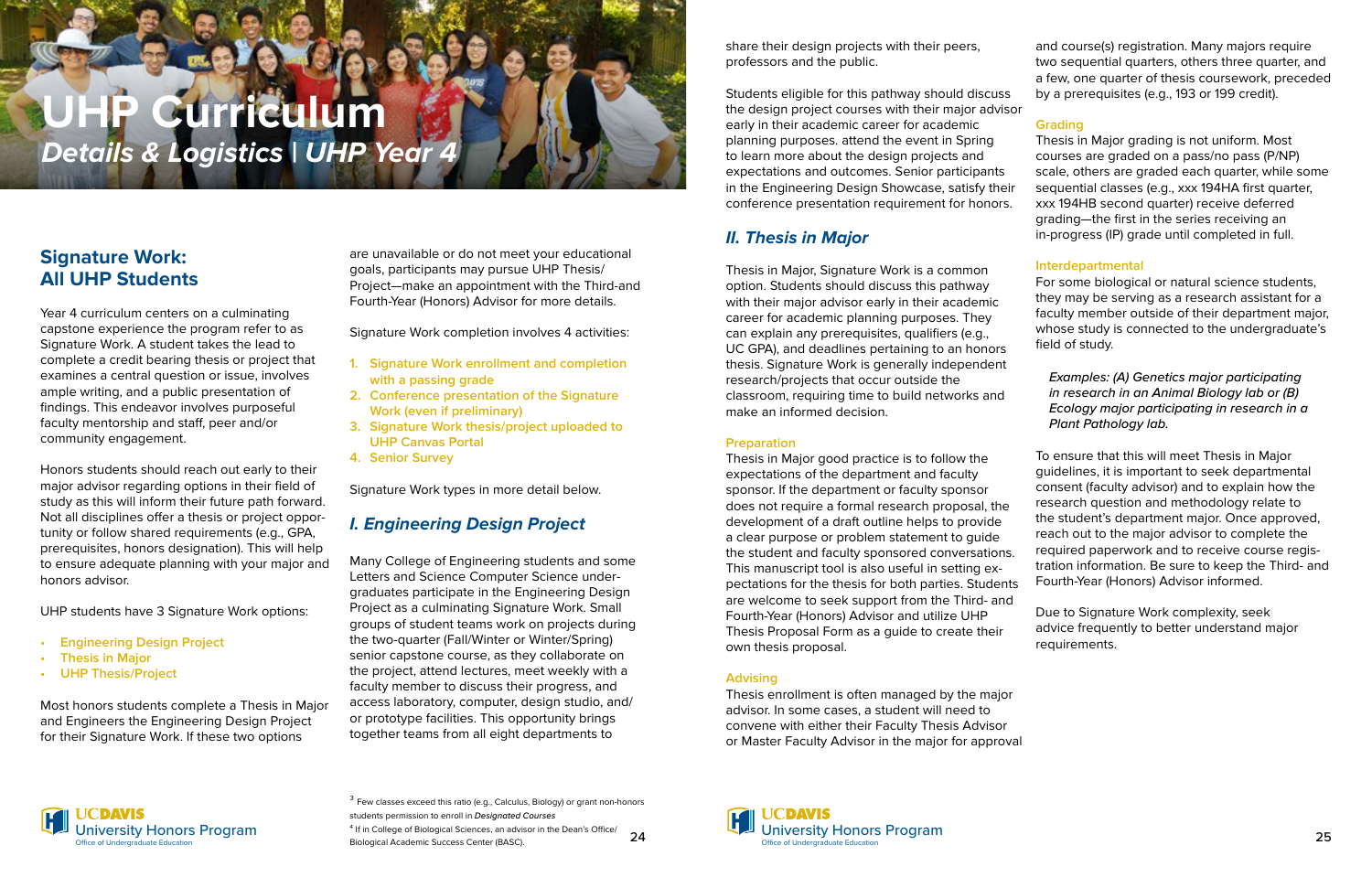#### *III. UHP Project/Thesis (HNR 195)*

UHP Project/Thesis, Signature Work option is often pursued by students whom do not have either a Thesis in Major or Engineering Design Project option or wish to pursue culminating work in a minor, creative activity, public focused (e.g., workshops and presentations) venture, etc. A UHP Project/Thesis may also be completed with other honors students with defined individual expectations.

#### **UHP Project Emphasis**

UHP projects require significant time and effort to identify and address a specific community need. This path is meant to support honors students wishing to develop, organize, complete and assess an independent or team based project as a significant service contribution to the campus, surrounding community, state, or world. The project can also be a creative work (e.g., new music composition, play, work of art) contributing to critical thinking, inspiration, and sense of connectedness on campus and in the community. While creative work is by definition novel, projects can build upon existing work done by local service organizations, but should clearly extend the scope of outreach, (e.g., program development, assessment).

Team projects do not partition the work that an individual would ordinarily complete, rather accomplish intertwined goals that are distinct, contributing to a deeper end product. Team members with complementary knowledge, skills, and abilities are desirable to fulfilling specific outcomes that an individual alone would not accomplish.

Typical distribution of time commitment:

- **• 20% Background research (literature, interviews, other sources) and planning phase**
- **• 70% Initiating, conducting, and evaluating project**
- **• 5% Presentation of project at the Undergraduate Research Conference or other venue**
- **• 5% Writing a short "white paper" describing project, its assessment, and recommendations for the future**

Students who engage in a Project must have guidance and supervision from a UC Davis faculty member with whom they complete UHP Project Proposal Form. The said document requires the student to inform the proposal readers—program staff or faculty—of the project's purpose, the population (individuals or groups) for whom the activity is being developed and delivered, the goals, how it will be designed and implemented, and for specific action items (goals) with due dates over two quarters. UHP Project Proposal Form is available on [UHP Signature Work website](https://honors.ucdavis.edu/year-4-signature-work).

#### **UHP Thesis Emphasis**

Akin to Thesis in Major, a UHP Thesis is a significant research study the student undertakes with the support and direction of a faculty member. The student selects a faculty member of their choice for the thesis. Students are encouraged to select a faculty member who has knowledge in the area of study the student plans to engage in, while also being available and accessible to the student during the two quarters the student is completing the thesis.

A UHP Thesis is based on students' original research. This Signature Work takes the form of a written manuscript that presents study findings. In the humanities and social sciences, a document may average 20-50 pages in length consisting of two or more chapters; it may be shorter, depending on the qualitative or quantitative nature of the research. In the natural sciences, a document may be shorter, often taking the form of a detailed laboratory report in the form of a publishable manuscript. The selected UC Davis faculty mentor/sponsor will define the thesis document parameters.

Advisor.<br>
"The fourth-year proje<br>
opportunity. I'm really<br>
my ability to do a thes<br>
fessors who know I'm<br>
student, and to be ab<br>
honors thesis on my t<br>
- Sydney Woods, honors<br>
a major in Animal Science *"The fourth-year project is a huge opportunity. I'm really excited about my ability to do a thesis with professors who know I'm an honors student, and to be able to call it an honors thesis on my transcript."*



#### A completed UHP thesis should:

To develop ideas for one's thesis, students should have topics of study in mind, literature to consult, and have access to the necessary materials/ information. To aid in the construction of a clear thesis idea, create responses to this statement: "The purpose of this study is …" When a student is confident they will be able to investigate the purpose statement, one then has a thesis question.

- **• Produce new knowledge or build upon existing foundations**
- **• Satisfy intellectual curiosity**
- **• Encourage reflection on one's positionality**
- **• Develop transferable skills**
- **• Develop project management skills to keep within clear timelines and manage resources**
- **• Provide the opportunity to work closely with faculty sponsor/mentor**
- **• Open future professional opportunities**
- **• Provide an opportunity for early feedback to produce a refined end product**
- **• Provide the opportunity to present finding in a public forum (e.g., conference)** their specified terms (e.g., Winter/Spring). Each course is 3-units and letter graded. Enrollees need to update the units to 3-units as it defaults to 1

If the student is planning to conduct interviews, do surveys, or other research involving human-subjects, the student must consult with their faculty sponsor to discuss the process of obtaining approval from the university's [Institutional](https://research.ucdavis.edu/policiescompliance/irb-admin/)  [Research Board in regards to Human Subjects](https://research.ucdavis.edu/policiescompliance/irb-admin/) if needed. Likewise, formal approvals for vertebrate animal use and chemical safety training, if required, will be necessary in consultation with the faculty mentor.

#### **UHP Signature Work Details**

A UHP Signature Work Guidebook has been developed for honors participants to assist them through the process. Honors students pursuing the project/thesis in the program are required to submit a proposal available on UHP's Signature Work website.

#### *Deadlines:*

- **Fall and Winter Sequence:** Proposal form is due by the 10th day of instruction of Fall **Quarter**
- **Winter and Spring Sequence:** Proposals forms are due in December, by the last day of Fall Quarter instruction—the Friday before final exam week
- When the Signature Work Project/Thesis proposal is approved, students will receive a course registration number and enroll in HNR 195 for a minimum of two consecutive quarters based on
- in the registration system. The faculty sponsor grades the course at the end of each quarter; it is not a cumulative grade. It is important the student has clear direction from their faculty sponsor on what is due by the end of each quarter to be awarded an appropriate grade. A student must have and maintain at least the UC GPA of 3.25 to qualify for this course.
- Students are welcome to begin preliminary project work before actual course enrollment. For more detail, reach out to the Third- and Fourth-Year Advisor.

**- Sydney Woods, honors student pursuing a major in Animal Science**